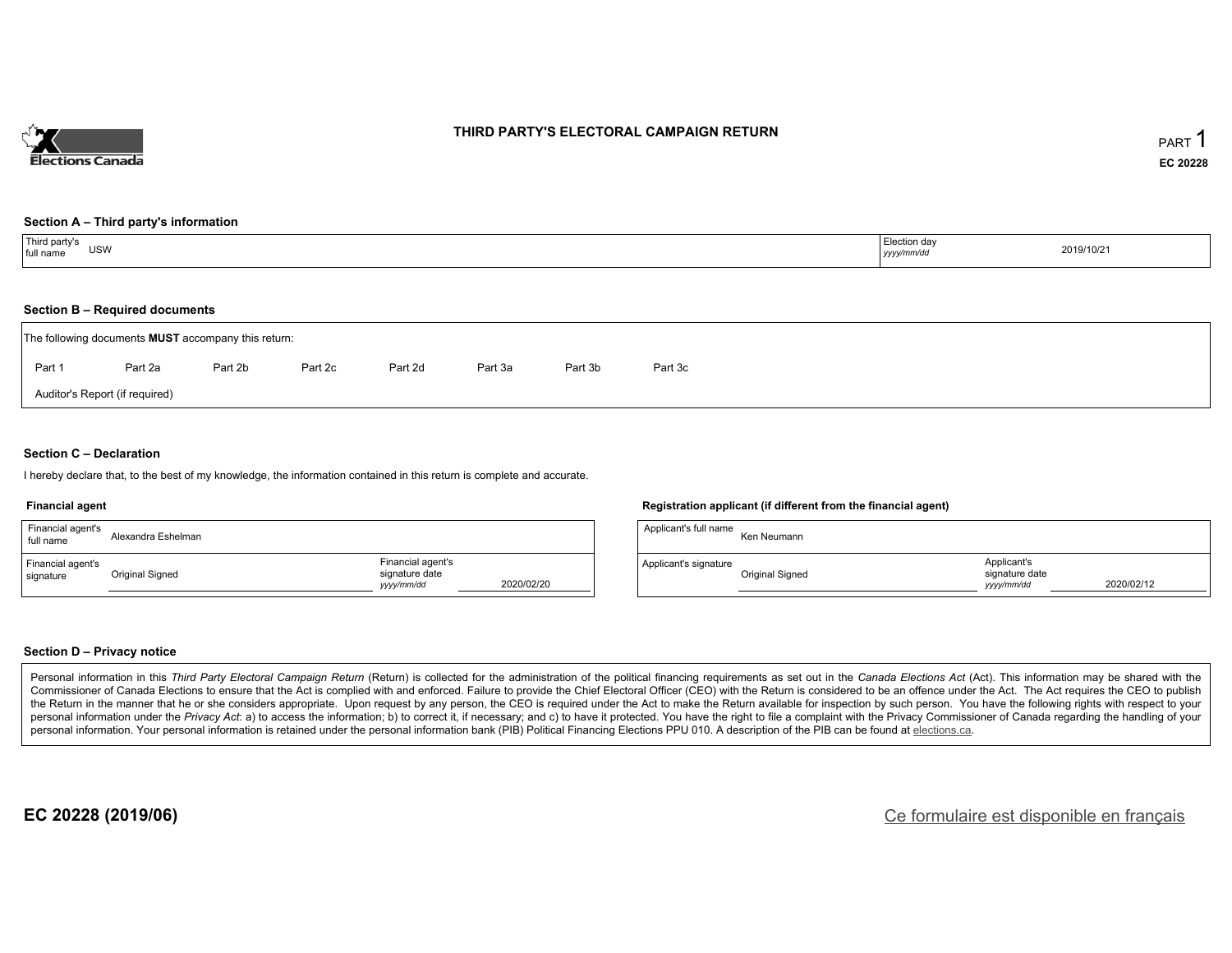

## **THIRD PARTY'S ELECTORAL CAMPAIGN RETURN HIRD PARTY'S ELECTORAL CAMPAIGN RETURN<br>Statement of monetary contributions received PART 2a PART 2a**

**EC 20228**

| No. | Full name | <b>Street</b><br>no. | <b>Street</b> | Apt. | City | Prov./<br>Terr. | Postal<br>code | Date<br>received<br>yyyy/mm/dd                                                      | Individual | <b>Business /</b><br>Commercial<br>organization | Government | Trade union | Corporation<br>without share<br>capital | Unincorporated<br>organization or<br>association |
|-----|-----------|----------------------|---------------|------|------|-----------------|----------------|-------------------------------------------------------------------------------------|------------|-------------------------------------------------|------------|-------------|-----------------------------------------|--------------------------------------------------|
|     |           |                      |               |      |      |                 |                |                                                                                     | \$         | \$                                              | \$         | \$          | \$                                      | \$                                               |
|     |           |                      |               |      |      |                 |                |                                                                                     |            |                                                 |            |             |                                         |                                                  |
|     |           |                      |               |      |      |                 |                |                                                                                     |            |                                                 |            |             |                                         |                                                  |
|     |           |                      |               |      |      |                 |                |                                                                                     |            |                                                 |            |             |                                         |                                                  |
|     |           |                      |               |      |      |                 |                |                                                                                     |            |                                                 |            |             |                                         |                                                  |
|     |           |                      |               |      |      |                 |                |                                                                                     |            |                                                 |            |             |                                         |                                                  |
|     |           |                      |               |      |      |                 |                |                                                                                     |            |                                                 |            |             |                                         |                                                  |
|     |           |                      |               |      |      |                 |                |                                                                                     |            |                                                 |            |             |                                         |                                                  |
|     |           |                      |               |      |      |                 |                |                                                                                     |            |                                                 |            |             |                                         |                                                  |
|     |           |                      |               |      |      |                 |                |                                                                                     |            |                                                 |            |             |                                         |                                                  |
|     |           |                      |               |      |      |                 |                |                                                                                     |            |                                                 |            |             |                                         |                                                  |
|     |           |                      |               |      |      |                 |                |                                                                                     |            |                                                 |            |             |                                         |                                                  |
|     |           |                      |               |      |      |                 |                |                                                                                     |            |                                                 |            |             |                                         |                                                  |
|     |           |                      |               |      |      |                 |                |                                                                                     |            |                                                 |            |             |                                         |                                                  |
|     |           |                      |               |      |      |                 |                |                                                                                     |            |                                                 |            |             |                                         |                                                  |
|     |           |                      |               |      |      |                 |                |                                                                                     |            |                                                 |            |             |                                         |                                                  |
|     |           |                      |               |      |      |                 |                | Totals carried forward from previous page \$                                        |            |                                                 |            |             |                                         |                                                  |
|     |           |                      |               |      |      |                 |                | Total amount of monetary contributions by contributors who gave over \$200 (A)      |            |                                                 |            |             |                                         |                                                  |
|     |           |                      |               |      |      |                 |                | Number of contributors who gave over \$200                                          |            |                                                 |            |             |                                         |                                                  |
|     |           |                      |               |      |      |                 |                | Total amount of monetary contributions by contributors who gave \$200 or less $(B)$ |            |                                                 |            |             |                                         |                                                  |
|     |           |                      |               |      |      |                 |                | Number of contributors who gave \$200 or less                                       |            |                                                 |            |             |                                         |                                                  |
|     |           |                      |               |      |      |                 |                | Total amount of all monetary contributions (A+B)                                    |            |                                                 |            |             |                                         |                                                  |
|     |           |                      |               |      |      |                 |                | Number of contributors who gave monetary contributions                              |            |                                                 |            |             |                                         |                                                  |

| Third<br>Election dav<br>2019/10/21<br><b>USW</b><br>party<br>yyyy/mm/dd<br>$\sim$ $\sim$ $\sim$<br>,,,,,<br>$\sim$ $\sim$ |
|----------------------------------------------------------------------------------------------------------------------------|
|----------------------------------------------------------------------------------------------------------------------------|

Page 1 of 1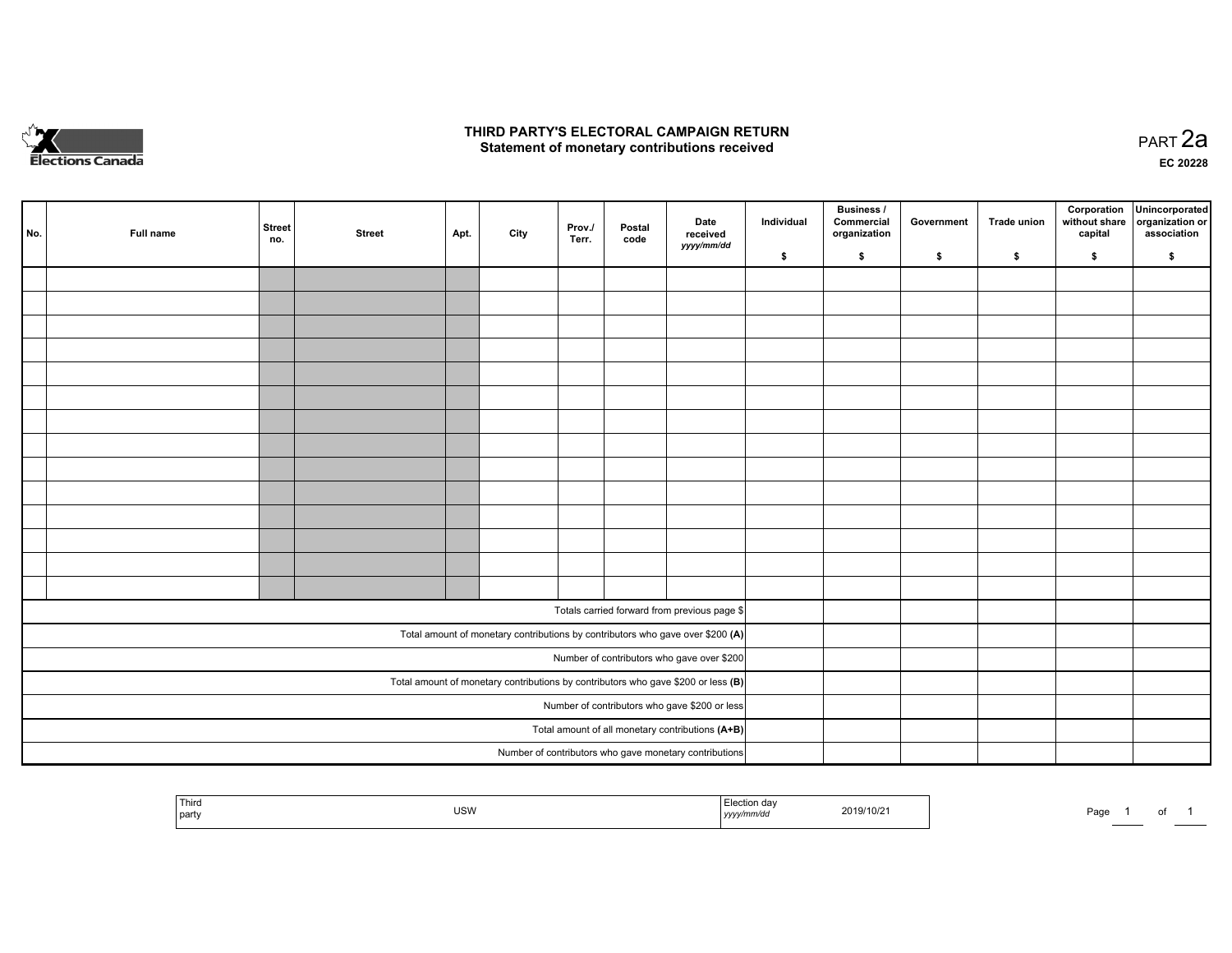

# **THIRD PARTY'S ELECTORAL CAMPAIGN RETURN**  THIRD PARTY'S ELECTORAL CAMPAIGN RETURN<br>Statement of non-monetary contributions received

| No.                                        | Full name | <b>Street</b><br>no. | <b>Street</b> | Apt. | City | Prov./<br>Terr. | Postal<br>code | Date<br>received<br>yyyy/mm/dd                                                        | Individual | <b>Business /</b><br>Commercial<br>organization | Government | Trade union | Corporation<br>without share<br>capital | Unincorporated<br>organization or<br>association |
|--------------------------------------------|-----------|----------------------|---------------|------|------|-----------------|----------------|---------------------------------------------------------------------------------------|------------|-------------------------------------------------|------------|-------------|-----------------------------------------|--------------------------------------------------|
|                                            |           |                      |               |      |      |                 |                |                                                                                       | \$         | \$                                              | \$         | \$          | \$                                      | \$                                               |
|                                            |           |                      |               |      |      |                 |                |                                                                                       |            |                                                 |            |             |                                         |                                                  |
|                                            |           |                      |               |      |      |                 |                |                                                                                       |            |                                                 |            |             |                                         |                                                  |
|                                            |           |                      |               |      |      |                 |                |                                                                                       |            |                                                 |            |             |                                         |                                                  |
|                                            |           |                      |               |      |      |                 |                |                                                                                       |            |                                                 |            |             |                                         |                                                  |
|                                            |           |                      |               |      |      |                 |                |                                                                                       |            |                                                 |            |             |                                         |                                                  |
|                                            |           |                      |               |      |      |                 |                |                                                                                       |            |                                                 |            |             |                                         |                                                  |
|                                            |           |                      |               |      |      |                 |                |                                                                                       |            |                                                 |            |             |                                         |                                                  |
|                                            |           |                      |               |      |      |                 |                |                                                                                       |            |                                                 |            |             |                                         |                                                  |
|                                            |           |                      |               |      |      |                 |                |                                                                                       |            |                                                 |            |             |                                         |                                                  |
|                                            |           |                      |               |      |      |                 |                |                                                                                       |            |                                                 |            |             |                                         |                                                  |
|                                            |           |                      |               |      |      |                 |                |                                                                                       |            |                                                 |            |             |                                         |                                                  |
|                                            |           |                      |               |      |      |                 |                |                                                                                       |            |                                                 |            |             |                                         |                                                  |
|                                            |           |                      |               |      |      |                 |                |                                                                                       |            |                                                 |            |             |                                         |                                                  |
|                                            |           |                      |               |      |      |                 |                |                                                                                       |            |                                                 |            |             |                                         |                                                  |
|                                            |           |                      |               |      |      |                 |                |                                                                                       |            |                                                 |            |             |                                         |                                                  |
|                                            |           |                      |               |      |      |                 |                | Totals carried forward from previous page \$                                          |            |                                                 |            |             |                                         |                                                  |
|                                            |           |                      |               |      |      |                 |                | Total amount of non-monetary contributions by contributors who gave over \$200 (A)    |            |                                                 |            |             |                                         |                                                  |
| Number of contributors who gave over \$200 |           |                      |               |      |      |                 |                |                                                                                       |            |                                                 |            |             |                                         |                                                  |
|                                            |           |                      |               |      |      |                 |                | Total amount of non-monetary contributions by contributors who gave \$200 or less (B) |            |                                                 |            |             |                                         |                                                  |
|                                            |           |                      |               |      |      |                 |                | Number of contributors who gave \$200 or less                                         |            |                                                 |            |             |                                         |                                                  |
|                                            |           |                      |               |      |      |                 |                | Total amount of all non-monetary contributions (A+B)                                  | 0.00       | 0.00                                            | 0.00       | 0.00        | 0.00                                    | 0.00                                             |
|                                            |           |                      |               |      |      |                 |                | Number of contributors who gave non-monetary contributions                            |            |                                                 |            |             |                                         |                                                  |

| i niro<br>, part | <b>USW</b><br>$\sim$ $\sim$ | aa<br>2019/10/2<br>the contract of the contract of the contract of the contract of the contract of the contract of the contract of<br><b></b><br>,,,, | محد<br>-au | . |
|------------------|-----------------------------|-------------------------------------------------------------------------------------------------------------------------------------------------------|------------|---|
|                  |                             |                                                                                                                                                       |            |   |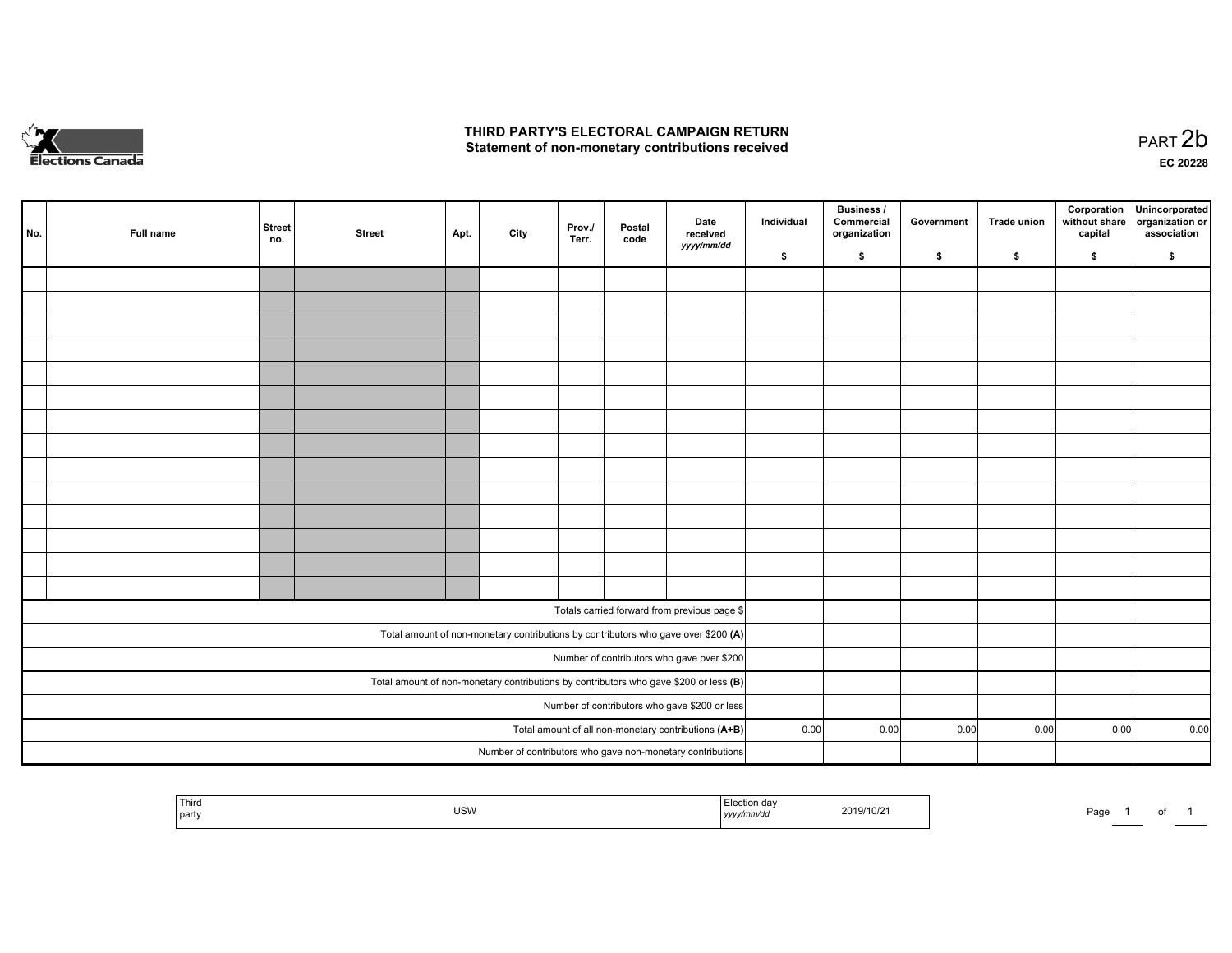

## **THIRD PARTY'S ELECTORAL CAMPAIGN RETURN STATE:** PRACT OF OPPRESS TO PART SELECTORAL CAMPAIGN RETURN<br>
Statement of operating loans received

**EC 20228**

| No. | Full name | <b>Street</b><br>no. | <b>Street</b> | Apt. | City | Prov./<br>Terr. | Postal<br>code | Date<br>received                                                  | Individual | Business /<br>Commercial<br>organization | Government | Trade union | Corporation<br>capital | Unincorporated<br>without share   organization or<br>association |
|-----|-----------|----------------------|---------------|------|------|-----------------|----------------|-------------------------------------------------------------------|------------|------------------------------------------|------------|-------------|------------------------|------------------------------------------------------------------|
|     |           |                      |               |      |      |                 |                | yyyy/mm/dd                                                        | \$         | \$                                       | \$         | $\sqrt{2}$  | \$                     | \$                                                               |
|     |           |                      |               |      |      |                 |                |                                                                   |            |                                          |            |             |                        |                                                                  |
|     |           |                      |               |      |      |                 |                |                                                                   |            |                                          |            |             |                        |                                                                  |
|     |           |                      |               |      |      |                 |                |                                                                   |            |                                          |            |             |                        |                                                                  |
|     |           |                      |               |      |      |                 |                |                                                                   |            |                                          |            |             |                        |                                                                  |
|     |           |                      |               |      |      |                 |                |                                                                   |            |                                          |            |             |                        |                                                                  |
|     |           |                      |               |      |      |                 |                |                                                                   |            |                                          |            |             |                        |                                                                  |
|     |           |                      |               |      |      |                 |                |                                                                   |            |                                          |            |             |                        |                                                                  |
|     |           |                      |               |      |      |                 |                |                                                                   |            |                                          |            |             |                        |                                                                  |
|     |           |                      |               |      |      |                 |                |                                                                   |            |                                          |            |             |                        |                                                                  |
|     |           |                      |               |      |      |                 |                |                                                                   |            |                                          |            |             |                        |                                                                  |
|     |           |                      |               |      |      |                 |                |                                                                   |            |                                          |            |             |                        |                                                                  |
|     |           |                      |               |      |      |                 |                |                                                                   |            |                                          |            |             |                        |                                                                  |
|     |           |                      |               |      |      |                 |                |                                                                   |            |                                          |            |             |                        |                                                                  |
|     |           |                      |               |      |      |                 |                |                                                                   |            |                                          |            |             |                        |                                                                  |
|     |           |                      |               |      |      |                 |                | Totals carried forward from previous page \$                      |            |                                          |            |             |                        |                                                                  |
|     |           |                      |               |      |      |                 |                | Total amount of loans by lenders who provided over \$200 (A)      |            |                                          |            |             |                        |                                                                  |
|     |           |                      |               |      |      |                 |                | Number of lenders who provided over \$200                         |            |                                          |            |             |                        |                                                                  |
|     |           |                      |               |      |      |                 |                | Total amount of loans by lenders who provided \$200 or less $(B)$ |            |                                          |            |             |                        |                                                                  |
|     |           |                      |               |      |      |                 |                | Number of lenders who provided \$200 or less                      |            |                                          |            |             |                        |                                                                  |
|     |           |                      |               |      |      |                 |                | Total amount of all loans (A+B)                                   | 0.00       | 0.00                                     | 0.00       | 0.00        | 0.00                   | 0.00                                                             |
|     |           |                      |               |      |      |                 |                | Number of all lenders who provided loans                          |            |                                          |            |             |                        |                                                                  |

| Third<br>2019/10/2<br><b>USW</b><br>Page<br>l partv<br>  <i>yyyy</i><br>$\cdots$ | ____ |  | . |  |  |
|----------------------------------------------------------------------------------|------|--|---|--|--|
|----------------------------------------------------------------------------------|------|--|---|--|--|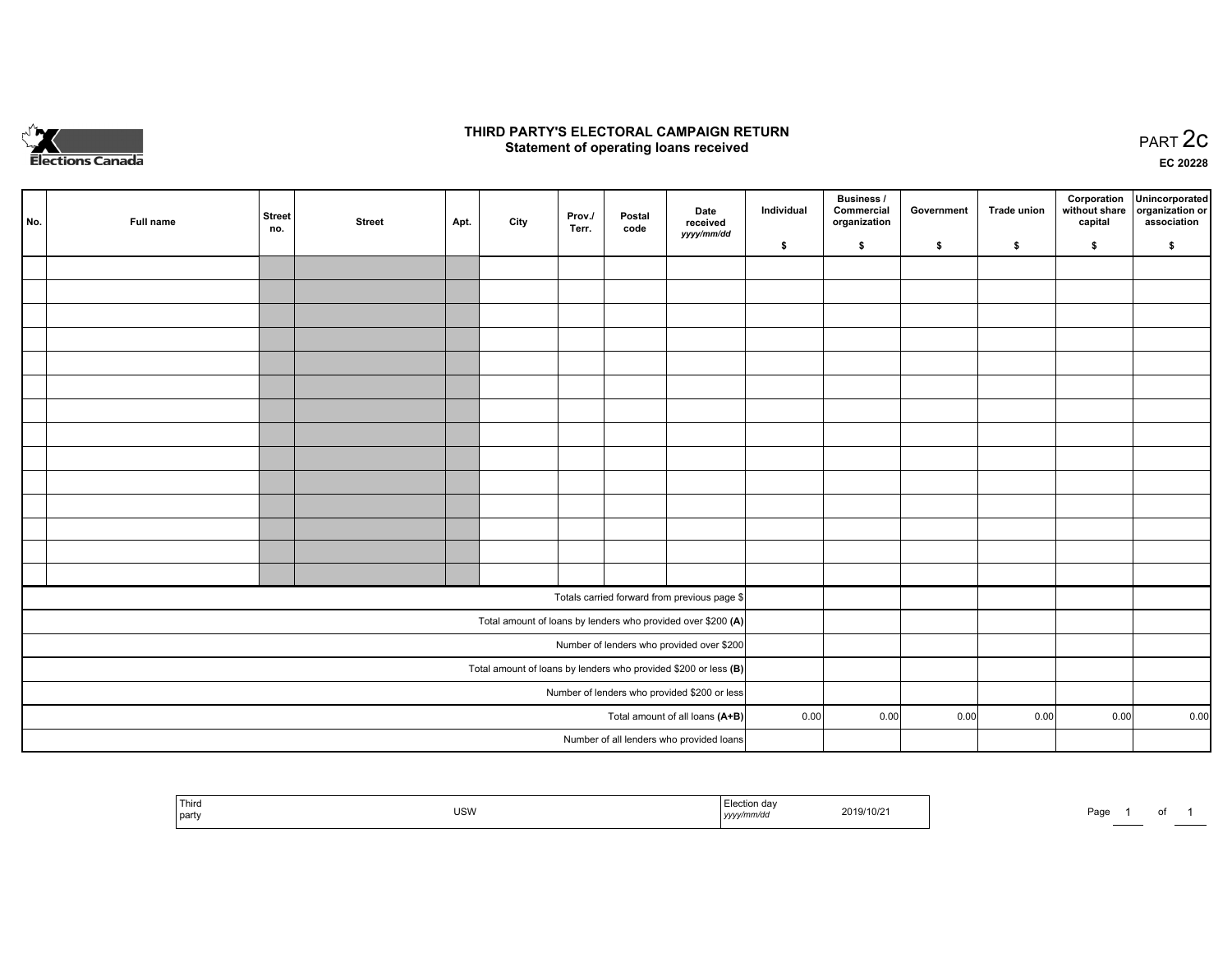# **Elections Canada**

# **THIRD PARTY'S ELECTORAL CAMPAIGN RETURN Summary of inflows**

| PART <sub>2d</sub> |  |
|--------------------|--|
| EC 20228           |  |

| No.   | Type of contributor / lender                 | <b>Monetary</b><br>Non-monetary<br>contributions<br>contributions<br>(Part 2b)<br>(Part 2a) |      | Loans<br>(Part 2c) | <b>Total</b> | Number of<br>contributors and<br>lenders |
|-------|----------------------------------------------|---------------------------------------------------------------------------------------------|------|--------------------|--------------|------------------------------------------|
|       |                                              | \$                                                                                          | \$   | \$                 | \$           |                                          |
| 1.    | Individuals                                  |                                                                                             |      |                    |              |                                          |
| 2.    | Businesses / Commercial organizations        |                                                                                             |      |                    |              |                                          |
| 3.    | Governments                                  |                                                                                             |      |                    |              |                                          |
| 4.    | Trade unions                                 |                                                                                             |      |                    |              |                                          |
| 5.    | Corporations without share capital           |                                                                                             |      |                    |              |                                          |
| 6.    | Unincorporated organizations or associations |                                                                                             |      |                    |              |                                          |
| 7.    | Total (items 1 to 6)                         | 0.00                                                                                        | 0.00 | 0.00               | 0.00         |                                          |
| Total |                                              |                                                                                             |      |                    |              |                                          |
| 8.    | Amount of third party's resources used       |                                                                                             |      |                    | 1,133,245.53 |                                          |
| 9.    | Grand total (items 7 and 8)                  | 0.00                                                                                        | 0.00 | 0.00               | 1,133,245.53 |                                          |

| ' Third<br>/10/2<br><b>USW</b><br>2019/<br>. .<br>party<br>y/mm/dd<br>1/1/1<br>.<br>. | '≏ction dav |
|---------------------------------------------------------------------------------------|-------------|
|---------------------------------------------------------------------------------------|-------------|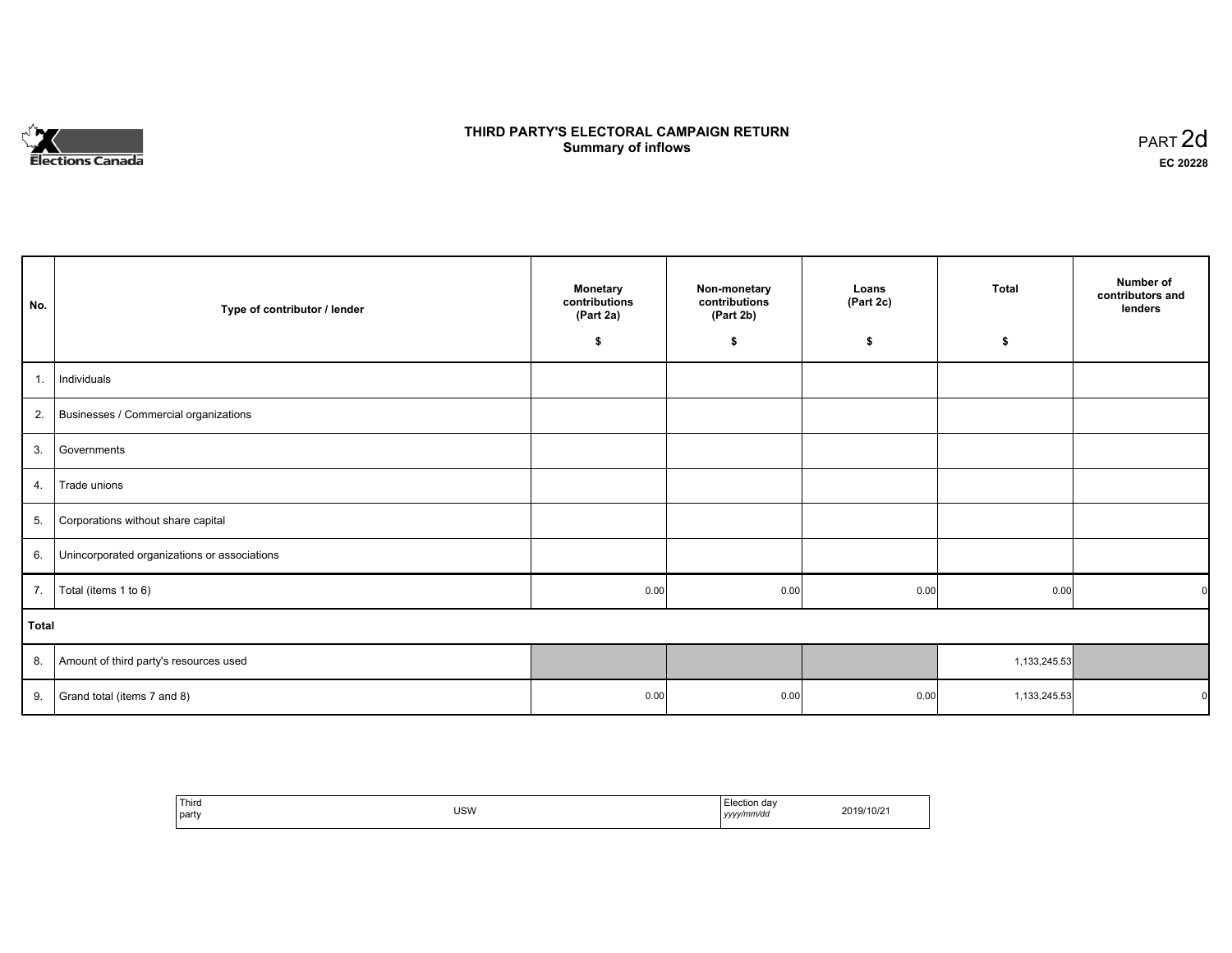

# **THIRD PARTY'S ELECTORAL CAMPAIGN RETURN Statement of expenses incurred for regulated activities that take place during the pre-election period**  *(Only applicable to a fixed-date general election)*

PART 3a **EC 20228**

For a list of expense types, expense categories and expense subcategories, refer to Annex II in the Instructions.

|                   |                                                                                                                                                 | subcategory                                                                                                          | advertisement<br>or survey<br>yyyy/mm/dd                                                                            | advertisement<br>or survey<br>yyyy/mm/dd                                                | Place of activity or<br>advertisement                                                   | <b>Expense amount</b><br>\$                                                                                            |
|-------------------|-------------------------------------------------------------------------------------------------------------------------------------------------|----------------------------------------------------------------------------------------------------------------------|---------------------------------------------------------------------------------------------------------------------|-----------------------------------------------------------------------------------------|-----------------------------------------------------------------------------------------|------------------------------------------------------------------------------------------------------------------------|
| Partisan Activity | Advertising                                                                                                                                     |                                                                                                                      | N/A                                                                                                                 | N/A                                                                                     | N/A                                                                                     | 1,520.00                                                                                                               |
| Partisan Activity | Advertising                                                                                                                                     | Social media                                                                                                         | 2019/08/27                                                                                                          | 2019/09/11                                                                              | Hamilton East-Stoney Crek                                                               | 565.00                                                                                                                 |
| Partisan Activity | Advertising                                                                                                                                     | Placement costs                                                                                                      | 2019/08/27                                                                                                          | 2019/09/11                                                                              | Hamilton East-Stoney Crek                                                               | 7,769.00                                                                                                               |
| Partisan Activity |                                                                                                                                                 | Social media                                                                                                         | 2019/08/27                                                                                                          | 2019/09/11                                                                              | London-Fanshawe                                                                         | 565.00                                                                                                                 |
| Partisan Activity | Advertising                                                                                                                                     | Placement costs                                                                                                      | 2019/08/27                                                                                                          | 2019/09/11                                                                              | London-Fanshawe                                                                         | 7,666.54                                                                                                               |
| Partisan Activity | Advertising                                                                                                                                     | Social media                                                                                                         | 2019/08/27                                                                                                          | 2019/09/11                                                                              | National                                                                                | 1,130.00                                                                                                               |
| Partisan Activity | Advertising                                                                                                                                     | Placement costs                                                                                                      | 2019/08/27                                                                                                          | 2019/09/11                                                                              | National                                                                                | 24.883.13                                                                                                              |
| Partisan Activity | Advertising                                                                                                                                     | Design and development                                                                                               | N/A                                                                                                                 | N/A                                                                                     | N/A                                                                                     | 37,290.00                                                                                                              |
|                   |                                                                                                                                                 | Production costs                                                                                                     |                                                                                                                     |                                                                                         |                                                                                         | 79,908.74                                                                                                              |
|                   |                                                                                                                                                 | <b>TV</b>                                                                                                            |                                                                                                                     |                                                                                         | National                                                                                | 112.627.10                                                                                                             |
| Partisan Activity | Advertising                                                                                                                                     | Radio                                                                                                                | 2019/08/26                                                                                                          | 2019/09/08                                                                              |                                                                                         | 115,209.98                                                                                                             |
|                   |                                                                                                                                                 |                                                                                                                      |                                                                                                                     |                                                                                         |                                                                                         | 183,806.24                                                                                                             |
|                   |                                                                                                                                                 |                                                                                                                      |                                                                                                                     |                                                                                         |                                                                                         | 56,306.77                                                                                                              |
|                   |                                                                                                                                                 |                                                                                                                      |                                                                                                                     |                                                                                         |                                                                                         | 28,325.81                                                                                                              |
|                   |                                                                                                                                                 |                                                                                                                      |                                                                                                                     |                                                                                         |                                                                                         | 78.774.10                                                                                                              |
|                   |                                                                                                                                                 |                                                                                                                      |                                                                                                                     |                                                                                         |                                                                                         | 0.90                                                                                                                   |
| Partisan Activity | Advertising                                                                                                                                     | Production costs                                                                                                     | N/A                                                                                                                 | N/A                                                                                     | N/A                                                                                     | 3,198.53                                                                                                               |
|                   |                                                                                                                                                 |                                                                                                                      |                                                                                                                     |                                                                                         |                                                                                         |                                                                                                                        |
|                   |                                                                                                                                                 |                                                                                                                      |                                                                                                                     |                                                                                         | Total \$                                                                                | 739,546.84                                                                                                             |
|                   | Partisan Activity<br>Partisan Activity<br>Partisan Activity<br>Partisan Activity<br>Partisan Activity<br>Partisan Activity<br>Partisan Activity | Advertising<br>Advertising<br>Advertising<br>Advertising<br>Advertising<br>Advertising<br>Advertising<br>Advertising | Production costs<br>Other - digital media<br><b>TV</b><br>Radio<br>Other - digital media<br>Other - website hosting | N/A<br>2019/09/02<br>2019/08/26<br>2019/09/09<br>2019/09/09<br>2019/09/09<br>2019/08/26 | N/A<br>2019/09/08<br>2019/09/08<br>2019/09/11<br>2019/09/11<br>2019/09/11<br>2019/08/31 | N/A<br>National<br>National<br>National<br>National<br>National<br>N/A<br>Totals carried forward from previous page \$ |

| Thiro<br>  party | USW | Election dav<br>2019/10/21<br>/yyy/mm/da<br>, yyyyı' | Page |
|------------------|-----|------------------------------------------------------|------|
|                  |     |                                                      |      |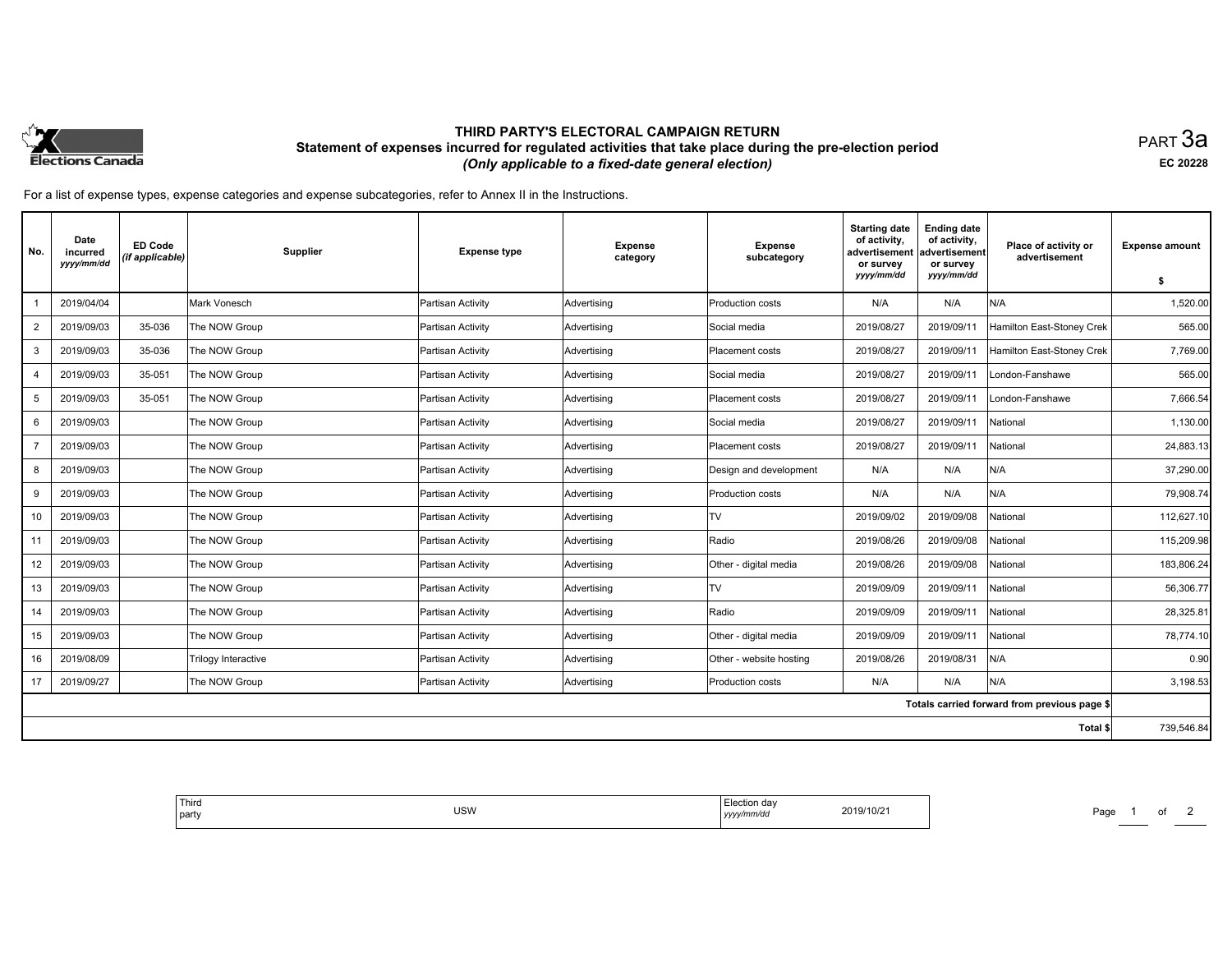

# **THIRD PARTY'S ELECTORAL CAMPAIGN RETURN Statement of expenses incurred for regulated activities that take place during the pre-election period**  *(Only applicable to a fixed-date general election)*

PART 3a **EC 20228**

For a list of expense types, expense categories and expense subcategories, refer to Annex II in the Instructions.

| No. | Date<br>incurred<br>yyyy/mm/dd | <b>ED Code</b><br>(if applicable) | Supplier                   | <b>Expense type</b>  | <b>Expense</b><br>category | <b>Expense</b><br>subcategory | <b>Starting date</b><br>of activity,<br>advertisement<br>or survey<br>yyyy/mm/dd | <b>Ending date</b><br>of activity,<br>advertisement<br>or survey<br>yyyy/mm/dd | Place of activity or<br>advertisement        | <b>Expense amount</b><br>\$ |
|-----|--------------------------------|-----------------------------------|----------------------------|----------------------|----------------------------|-------------------------------|----------------------------------------------------------------------------------|--------------------------------------------------------------------------------|----------------------------------------------|-----------------------------|
| 18  | 2019/09/10                     |                                   | <b>Trilogy Interactive</b> | Partisan Advertising | Advertising                | Other - website hosting       | 2019/09/01                                                                       | 2019/09/11                                                                     | N/A                                          | 1.69                        |
| 19  | 2019/09/10                     |                                   | In house (USW)             | Partisan Activity    | Social media               | Design and maintenance        | 2019/08/26                                                                       | 2019/09/10                                                                     | N/A                                          | 1,689.38                    |
| 20  | 2019/12/14                     |                                   | The NOW Group              | Partisan Advertising | Advertising                | Other - digital media adjstmt | 2019/09/02                                                                       | 2019/09/11                                                                     | National                                     | $-25,774.97$                |
| 21  | 2019/12/14                     |                                   | The NOW Group              | Partisan Advertising | Advertising                | TV - adjustment               | 2019/09/02                                                                       | 2019/09/11                                                                     | National                                     | $-15,925.09$                |
| 22  | 2019/12/14                     |                                   | The NOW Group              | Partisan Advertising | Advertising                | Radio - adjusment             | 2019/09/02                                                                       | 2019/09/11                                                                     | National                                     | $-10,754.03$                |
| 23  | 2019/12/16                     |                                   | In house (USW)             | Partisan Activity    | Office                     | IT - Hardware                 | 2019/08/26                                                                       | 2019/09/10                                                                     | N/A                                          | 18.26                       |
| 24  | 2019/12/16                     |                                   | In house (USW)             | Partisan Activity    | Office                     | Rent & lease                  | 2019/08/26                                                                       | 2019/09/10                                                                     | N/A                                          | 181.28                      |
| 25  | 2019/12/16                     |                                   | In house (USW)             | Partisan Activity    | Office                     | Telephone & internet          | 2019/08/26                                                                       | 2019/09/10                                                                     | N/A                                          | 67.32                       |
| 26  | 2019/12/16                     |                                   | In house (USW)             | Partisan Activity    | Office                     | <b>Utilities</b>              | 2019/08/26                                                                       | 2019/09/10                                                                     | N/A                                          | 1.76                        |
|     |                                |                                   |                            |                      |                            |                               |                                                                                  |                                                                                |                                              |                             |
|     |                                |                                   |                            |                      |                            |                               |                                                                                  |                                                                                |                                              |                             |
|     |                                |                                   |                            |                      |                            |                               |                                                                                  |                                                                                |                                              |                             |
|     |                                |                                   |                            |                      |                            |                               |                                                                                  |                                                                                |                                              |                             |
|     |                                |                                   |                            |                      |                            |                               |                                                                                  |                                                                                |                                              |                             |
|     |                                |                                   |                            |                      |                            |                               |                                                                                  |                                                                                |                                              |                             |
|     |                                |                                   |                            |                      |                            |                               |                                                                                  |                                                                                |                                              |                             |
|     |                                |                                   |                            |                      |                            |                               |                                                                                  |                                                                                |                                              |                             |
|     |                                |                                   |                            |                      |                            |                               |                                                                                  |                                                                                | Totals carried forward from previous page \$ | 739,546.84                  |
|     |                                |                                   |                            |                      |                            |                               |                                                                                  |                                                                                | Total \$                                     | 689,052.44                  |

| ' Thira<br>l party | <b>USW</b> | Election dav<br>yyyymm/ao | 2019/10/2 | $-$<br>Page |  |
|--------------------|------------|---------------------------|-----------|-------------|--|
|                    |            |                           |           |             |  |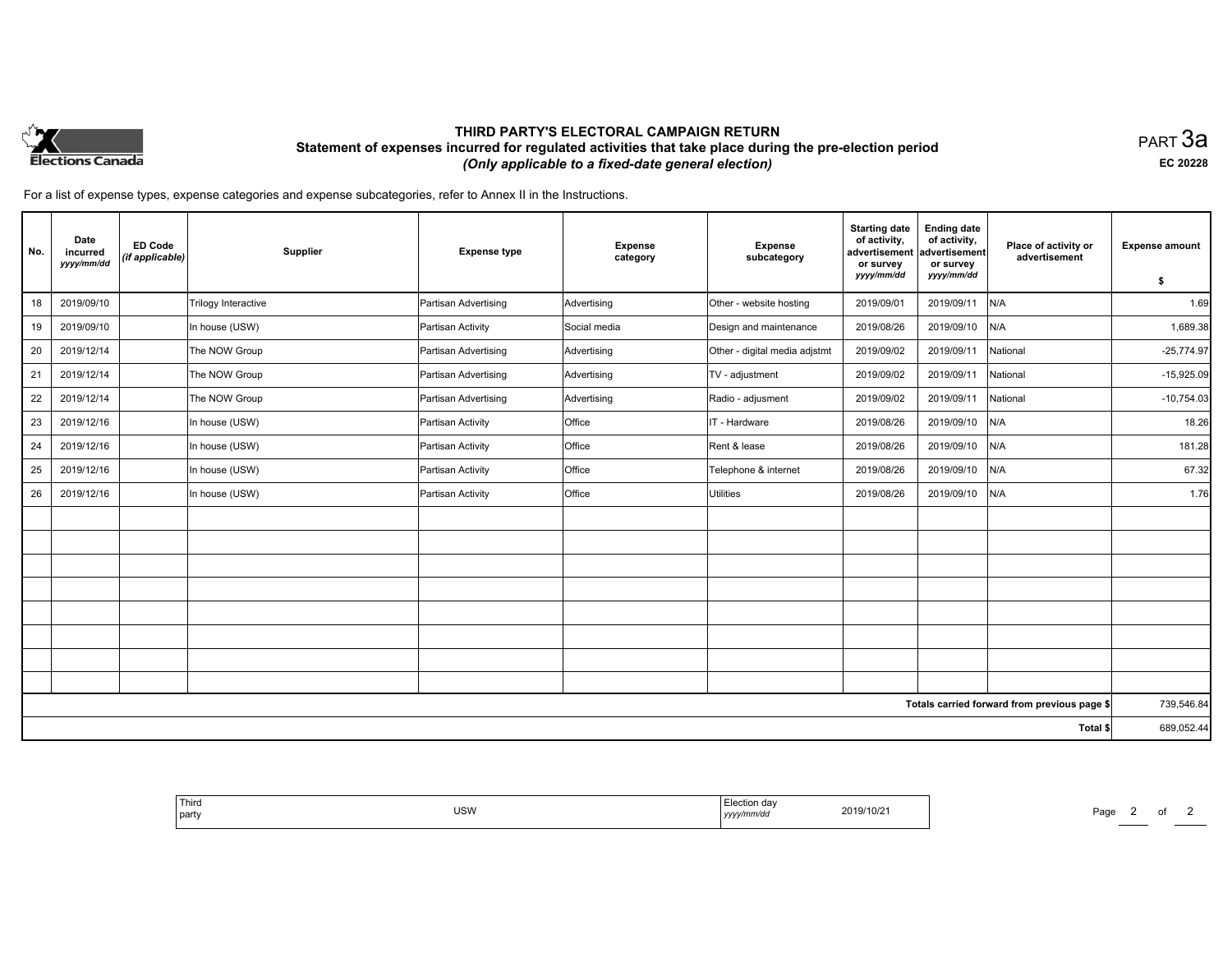

# **THIRD PARTY'S ELECTORAL CAMPAIGN RETURN Statement of expenses incurred for regulated activities that take place during the election period**<br>PART  $3\mathsf{b}$

**EC 20228**

For a list of expense types, expense categories and expense subcategories, refer to Annex II in the Instructions.

| No.            | Date<br>incurred<br>yyyy/mm/dd | <b>ED Code</b><br>(if applicable) | Supplier                   | <b>Expense type</b>         | <b>Expense</b><br>category | <b>Expense</b><br>subcategory | <b>Starting date</b><br>of activity,<br>advertisement<br>or survey | <b>Ending date</b><br>of activity,<br>advertisement<br>or survey | Place of activity or<br>advertisement        | <b>Expense amount</b> |
|----------------|--------------------------------|-----------------------------------|----------------------------|-----------------------------|----------------------------|-------------------------------|--------------------------------------------------------------------|------------------------------------------------------------------|----------------------------------------------|-----------------------|
|                |                                |                                   |                            |                             |                            |                               | yyyy/mm/dd                                                         | yyyy/mm/dd                                                       |                                              | s.                    |
|                | 2019/04/04                     |                                   | Mark Vonesch               | <b>Election Advertising</b> | Advertising                | Production costs              | N/A                                                                | N/A                                                              | N/A                                          | 1,520.00              |
| 2              | 2019/09/27                     | 35-036                            | The NOW Group              | Election Advertisina        | Advertising                | Social media                  | 2019/09/16                                                         | 2019/09/26                                                       | Hamilton East-Stoney C                       | 339.00                |
| 3              | 2019/09/27                     | 35-036                            | The NOW Group              | Election Advertising        | Advertising                | Placement costs               | 2019/09/16                                                         | 2019/09/26                                                       | Hamilton East-Stoney C                       | 189.92                |
| $\overline{4}$ | 2019/09/27                     | 35-051                            | The NOW Group              | Election Advertising        | Advertising                | Social media                  | 2019/09/16                                                         | 2019/09/26                                                       | London-Fanshawe                              | 339.00                |
| 5              | 2019/09/27                     | 35-051                            | The NOW Group              | Election Advertising        | Advertising                | <b>Placement costs</b>        | 2019/09/16                                                         | 2019/09/26                                                       | _ondon-Fanshawe                              | 190.34                |
| 6              | 2019/09/27                     | 46-005                            | The NOW Group              | Election Advertising        | Advertising                | Social media                  | 2019/09/16                                                         | 2019/09/26                                                       | Elmwood-Transcona                            | 339.00                |
|                | 2019/09/27                     | 46-005                            | The NOW Group              | <b>Election Advertising</b> | Advertising                | Placement costs               | 2019/09/16                                                         | 2019/09/26                                                       | Elmwood-Transcona                            | 190.24                |
| 8              | 2019/09/27                     |                                   | The NOW Group              | Election Advertising        | Advertising                | Social media                  | 2019/09/16                                                         | 2019/09/26                                                       | National                                     | 339.00                |
| 9              | 2019/09/27                     |                                   | The NOW Group              | Election Advertising        | Advertising                | Placement costs               | 2019/09/16                                                         | 2019/09/26                                                       | National                                     | 200.19                |
| 10             | 2019/09/27                     |                                   | The NOW Group              | Election Advertising        | Advertising                | Design and development        | N/A                                                                | N/A                                                              | N/A                                          | 3.390.00              |
| 11             | 2019/09/27                     |                                   | The NOW Group              | Election Advertising        | Advertising                | Production costs              | N/A                                                                | N/A                                                              | N/A                                          | 50,227.29             |
| 12             | 2019/09/27                     |                                   | The NOW Group              | Election Advertising        | Advertising                | TV                            | 2019/09/16                                                         | 2019/09/29                                                       | National                                     | 22,590.96             |
| 13             | 2019/09/27                     |                                   | The NOW Group              | Election Advertising        | Advertising                | Radio                         | 2019/09/16                                                         | 2019/09/29                                                       | National                                     | 48.728.04             |
| 14             | 2019/09/27                     |                                   | The NOW Group              | Election Advertising        | Advertising                | Other - digital media         | 2019/09/16                                                         | 2019/09/29                                                       | National                                     | 15,353.56             |
| 15             | 2019/09/10                     |                                   | <b>Trilogy Interactive</b> | Election Advertising        | Advertising                | Other - website hosting       | 2019/09/12                                                         | 2019/09/30                                                       | N/A                                          | 2.91                  |
| 16             | 2019/10/11                     |                                   | The NOW Group              | <b>Election Advertising</b> | Advertising                | Design and development        | N/A                                                                | N/A                                                              | N/A                                          | 2,825.00              |
| 17             | 2019/10/11                     |                                   | The NOW Group              | Election Advertising        | Advertising                | Production costs              | N/A                                                                | N/A                                                              | N/A                                          | 21,978.50             |
|                |                                |                                   |                            |                             |                            |                               |                                                                    |                                                                  | Totals carried forward from previous page \$ |                       |
|                |                                |                                   |                            |                             |                            |                               |                                                                    |                                                                  | Total \$                                     | 168,742.95            |

Page 1 of 3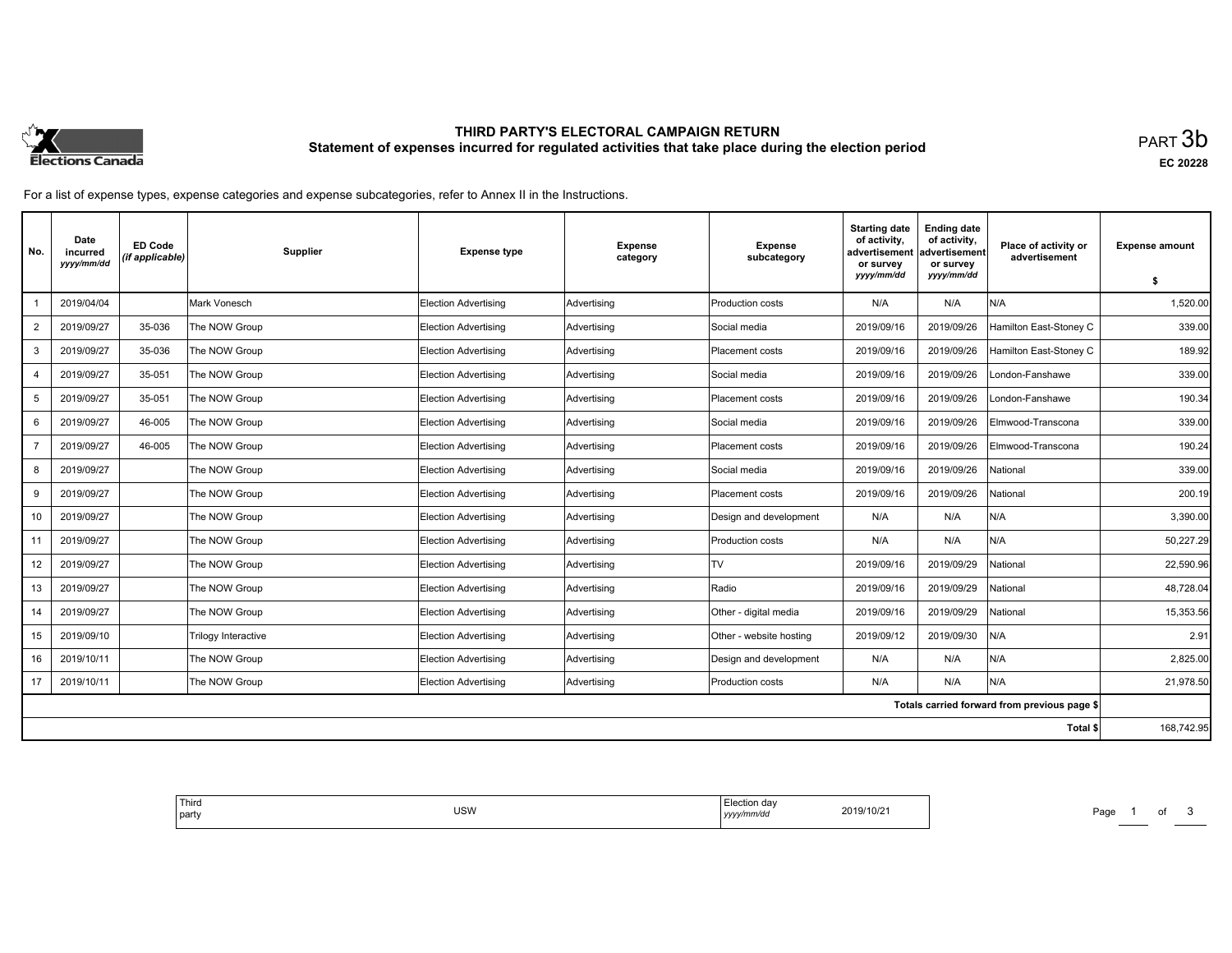

# **THIRD PARTY'S ELECTORAL CAMPAIGN RETURN Statement of expenses incurred for regulated activities that take place during the election period**<br>PART  $3\mathsf{b}$

**EC 20228**

For a list of expense types, expense categories and expense subcategories, refer to Annex II in the Instructions.

| No. | Date<br>incurred<br>yyyy/mm/dd | <b>ED Code</b><br>(if applicable) | Supplier            | <b>Expense type</b>         | <b>Expense</b><br>category | <b>Expense</b><br>subcategory | <b>Starting date</b><br>of activity.<br>advertisement<br>or survey<br>yyyy/mm/dd | <b>Ending date</b><br>of activity,<br>advertisement<br>or survey<br>yyyy/mm/dd | Place of activity or<br>advertisement        | <b>Expense amount</b><br>\$ |
|-----|--------------------------------|-----------------------------------|---------------------|-----------------------------|----------------------------|-------------------------------|----------------------------------------------------------------------------------|--------------------------------------------------------------------------------|----------------------------------------------|-----------------------------|
| 18  | 2019/10/11                     |                                   | The NOW Group       | <b>Election Advertising</b> | Advertising                | TV                            | 2019/09/30                                                                       | 2019/10/13                                                                     | Vational                                     | 88,132.09                   |
| 19  | 2019/10/11                     |                                   | The NOW Group       | Election Advertising        | Advertising                | Radio                         | 2019/09/30                                                                       | 2019/10/13                                                                     | Vational                                     | 61,977.29                   |
| 20  | 2019/10/11                     |                                   | The NOW Group       | Election Advertising        | Advertising                | Other - digital media         | 2019/09/30                                                                       | 2019/10/13                                                                     | Vational                                     | 15,353.55                   |
| 21  | 2019/10/09                     |                                   | Trilogy Interactive | Election Advertising        | Advertising                | Other - Website hosting       | 2019/10/01                                                                       | 2019/10/14                                                                     | N/A                                          | 2.11                        |
| 22  | 2019/10/14                     |                                   | In house (USW)      | <b>Election Advertising</b> | Advertising                | Design and maintenance        | 2019/09/11                                                                       | 2019/10/14                                                                     | N/A                                          | 3,378.76                    |
| 23  | 2019/12/14                     | 35-036                            | The NOW Group       | Election Advertising        | Advertising                | Social media                  | 2019/09/27                                                                       | 2019/10/20                                                                     | Hamilton East-Stoney C                       | 226.00                      |
| 24  | 2019/12/14                     | 35-036                            | The NOW Group       | <b>Election Advertising</b> | Advertising                | Placement costs               | 2019/09/27                                                                       | 2019/10/20                                                                     | Hamilton East-Stoney C                       | 3,202.23                    |
| 25  | 2019/12/14                     | 35-051                            | The NOW Group       | <b>Election Advertising</b> | Advertising                | Social media                  | 2019/09/27                                                                       | 2019/10/20                                                                     | London-Fanshawe                              | 226.00                      |
| 26  | 2019/12/14                     | 35-051                            | The NOW Group       | <b>Election Advertising</b> | Advertising                | Placement costs               | 2019/09/27                                                                       | 2019/10/20                                                                     | London-Fanshawe                              | 3,205.52                    |
| 27  | 2019/12/14                     | 46-005                            | The NOW Group       | <b>Election Advertising</b> | Advertising                | Social media                  | 2019/09/27                                                                       | 2019/10/20                                                                     | Elmwood-Transcona                            | 226.00                      |
| 28  | 2019/12/14                     | 46-005                            | The NOW Group       | Election Advertising        | Advertising                | Placement costs               | 2019/09/27                                                                       | 2019/10/20                                                                     | Elmwood-Transcona                            | 3,436.00                    |
| 29  | 2019/12/14                     | 35-018                            | The NOW Group       | <b>Election Advertising</b> | Advertising                | Social media                  | 2019/09/27                                                                       | 2019/10/20                                                                     | Davenport                                    | 226.00                      |
| 30  | 2019/12/14                     | 35-018                            | The NOW Group       | Election Advertising        | Advertising                | Placement costs               | 2019/09/27                                                                       | 2019/10/20                                                                     | Davenport                                    | 3,842.00                    |
| 31  | 2019/12/14                     | 35-109                            | The NOW Group       | <b>Election Advertising</b> | Advertising                | Social media                  | 2019/09/27                                                                       | 2019/10/20                                                                     | Toronto-Danforth                             | 226.00                      |
| 32  | 2019/12/14                     | 35-109                            | The NOW Group       | Election Advertising        | Advertising                | Placement costs               | 2019/09/27                                                                       | 2019/10/20                                                                     | Toronto-Danforth                             | 3.842.00                    |
| 33  | 2019/12/14                     |                                   | The NOW Group       | <b>Election Advertising</b> | Advertising                | Social media                  | 2019/09/27                                                                       | 2019/10/20                                                                     | National                                     | 226.00                      |
| 34  | 2019/12/14                     |                                   | The NOW Group       | Election Advertising        | Advertising                | Placement costs               | 2019/09/27                                                                       | 2019/10/20                                                                     | National                                     | 578.12                      |
|     |                                |                                   |                     |                             |                            |                               |                                                                                  |                                                                                | Totals carried forward from previous page \$ | 168,742.95                  |
|     |                                |                                   |                     |                             |                            |                               |                                                                                  |                                                                                | Total \$                                     | 357,048.61                  |

| Third<br>  party | <b>USW</b> | Election dav<br>2019/10/21<br>v/mm/da<br>,,,,, |
|------------------|------------|------------------------------------------------|
|                  |            |                                                |

Page 2 of 3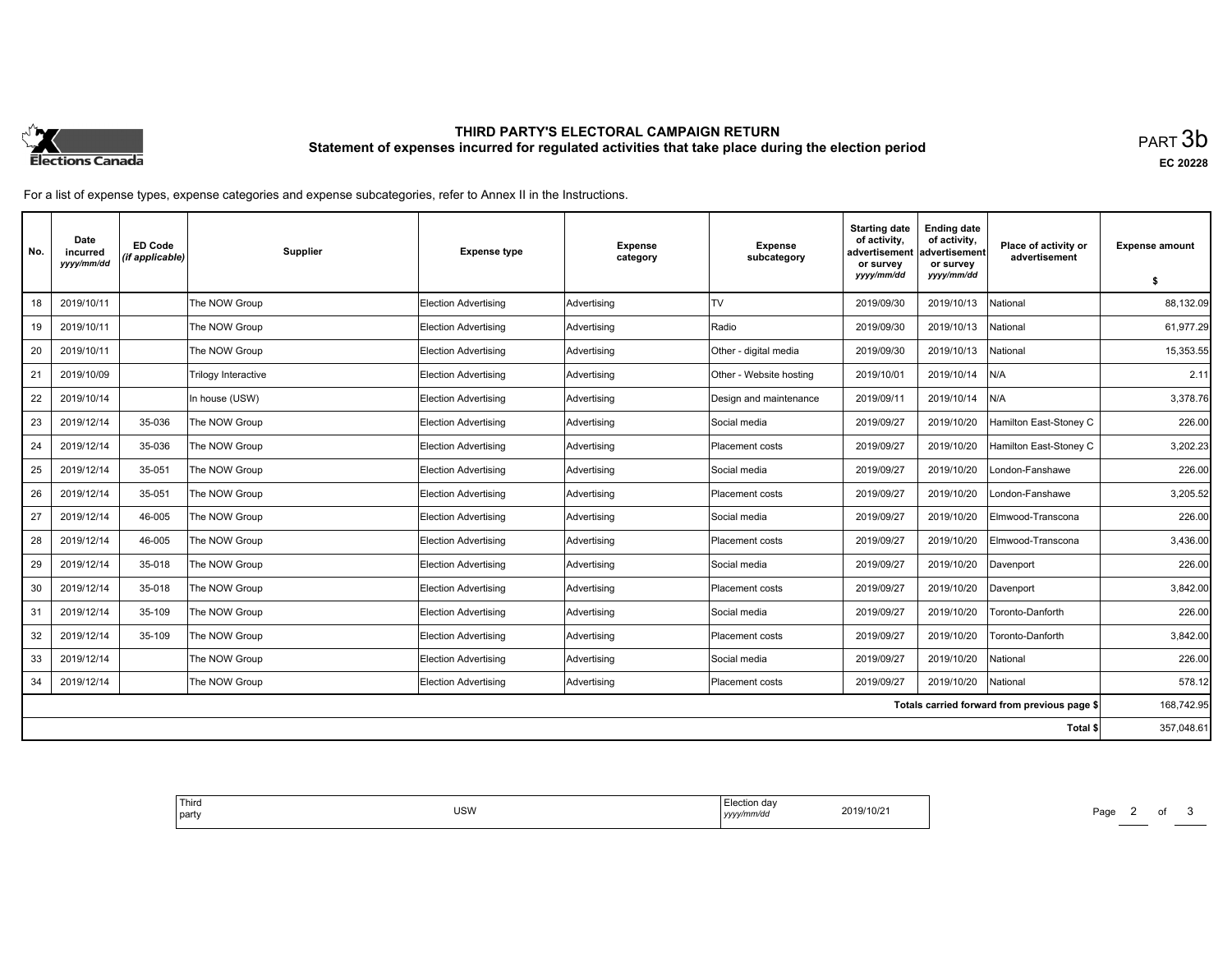

# **THIRD PARTY'S ELECTORAL CAMPAIGN RETURN Statement of expenses incurred for regulated activities that take place during the election period**<br>PART  $3\mathsf{b}$

**EC 20228**

For a list of expense types, expense categories and expense subcategories, refer to Annex II in the Instructions.

| No. | Date<br>incurred<br>yyyy/mm/dd | <b>ED Code</b><br>(if applicable) | Supplier            | <b>Expense type</b>         | <b>Expense</b><br>category | <b>Expense</b><br>subcategory | <b>Starting date</b><br>of activity,<br>advertisement<br>or survey<br>yyyy/mm/dd | <b>Ending date</b><br>of activity,<br>advertisement<br>or survey<br>yyyy/mm/dd | Place of activity or<br>advertisement        | <b>Expense amount</b><br>\$ |
|-----|--------------------------------|-----------------------------------|---------------------|-----------------------------|----------------------------|-------------------------------|----------------------------------------------------------------------------------|--------------------------------------------------------------------------------|----------------------------------------------|-----------------------------|
| 35  | 2019/12/14                     |                                   | The NOW Group       | Election Advertising        | Advertising                | Design and development        | N/A                                                                              | N/A                                                                            | N/A                                          | 847.50                      |
| 36  | 2019/12/14                     |                                   | The NOW Group       | Election Advertising        | Advertising                | Production costs              | N/A                                                                              | N/A                                                                            | N/A                                          | 1,412.50                    |
| 37  | 2019/12/14                     |                                   | The NOW Group       | Election Advertising        | Advertising                | <b>TV</b>                     | 2019/10/14                                                                       | 2019/10/20                                                                     | National                                     | 45,922.07                   |
| 38  | 2019/12/14                     |                                   | The NOW Group       | <b>Election Advertising</b> | Advertising                | Radio                         | 2019/10/14                                                                       | 2019/10/20                                                                     | National                                     | 30,793.15                   |
| 39  | 2019/12/14                     |                                   | The NOW Group       | Election Advertising        | Advertising                | Other - digital media         | 2019/10/14                                                                       | 2019/10/20                                                                     | National                                     | 6,829.97                    |
| 40  | 2019/10/09                     |                                   | Trilogy Interactive | Election Advertising        | Advertising                | Other - website hosting       | 2019/10/15                                                                       | 2019/10/21                                                                     | N/A                                          | 1.05                        |
| 41  | 2019/10/21                     |                                   | In house (USW)      | Partisan Activity           | Social media               | Design and maintenance        | 2019/09/11                                                                       | 2019/10/21                                                                     | N/A                                          | 691.11                      |
| 42  | 2019/12/16                     |                                   | In house (USW)      | Partisan Activity           | Office                     | IT - Hardware                 | 2019/09/11                                                                       | 2019/10/21                                                                     | N/A                                          | 43.99                       |
| 43  | 2019/12/16                     |                                   | In house (USW)      | Partisan Activity           | Office                     | Rent & lease                  | 2019/09/11                                                                       | 2019/10/21                                                                     | N/A                                          | 436.72                      |
| 44  | 2019/12/16                     |                                   | In house (USW)      | Partisan Activity           | Office                     | Telephone & internet          | 2019/09/11                                                                       | 2019/10/21                                                                     | N/A                                          | 162.18                      |
| 45  | 2019/12/16                     |                                   | In house (USW)      | Partisan Activity           | Office                     | Utilities                     | 2019/09/11                                                                       | 2019/10/21                                                                     | N/A                                          | 4.24                        |
|     |                                |                                   |                     |                             |                            |                               |                                                                                  |                                                                                |                                              |                             |
|     |                                |                                   |                     |                             |                            |                               |                                                                                  |                                                                                |                                              |                             |
|     |                                |                                   |                     |                             |                            |                               |                                                                                  |                                                                                |                                              |                             |
|     |                                |                                   |                     |                             |                            |                               |                                                                                  |                                                                                |                                              |                             |
|     |                                |                                   |                     |                             |                            |                               |                                                                                  |                                                                                |                                              |                             |
|     |                                |                                   |                     |                             |                            |                               |                                                                                  |                                                                                |                                              |                             |
|     |                                |                                   |                     |                             |                            |                               |                                                                                  |                                                                                | Totals carried forward from previous page \$ | 357,048.61                  |
|     |                                |                                   |                     |                             |                            |                               |                                                                                  |                                                                                | Total \$                                     | 444,193.09                  |

| l Third<br>Election dav<br>$'$ ICIM<br>2019/10/21<br>  party<br>◡◡▾▾<br>yy/mm/dc<br>,,,,, |
|-------------------------------------------------------------------------------------------|
|-------------------------------------------------------------------------------------------|

Page 3 of 3